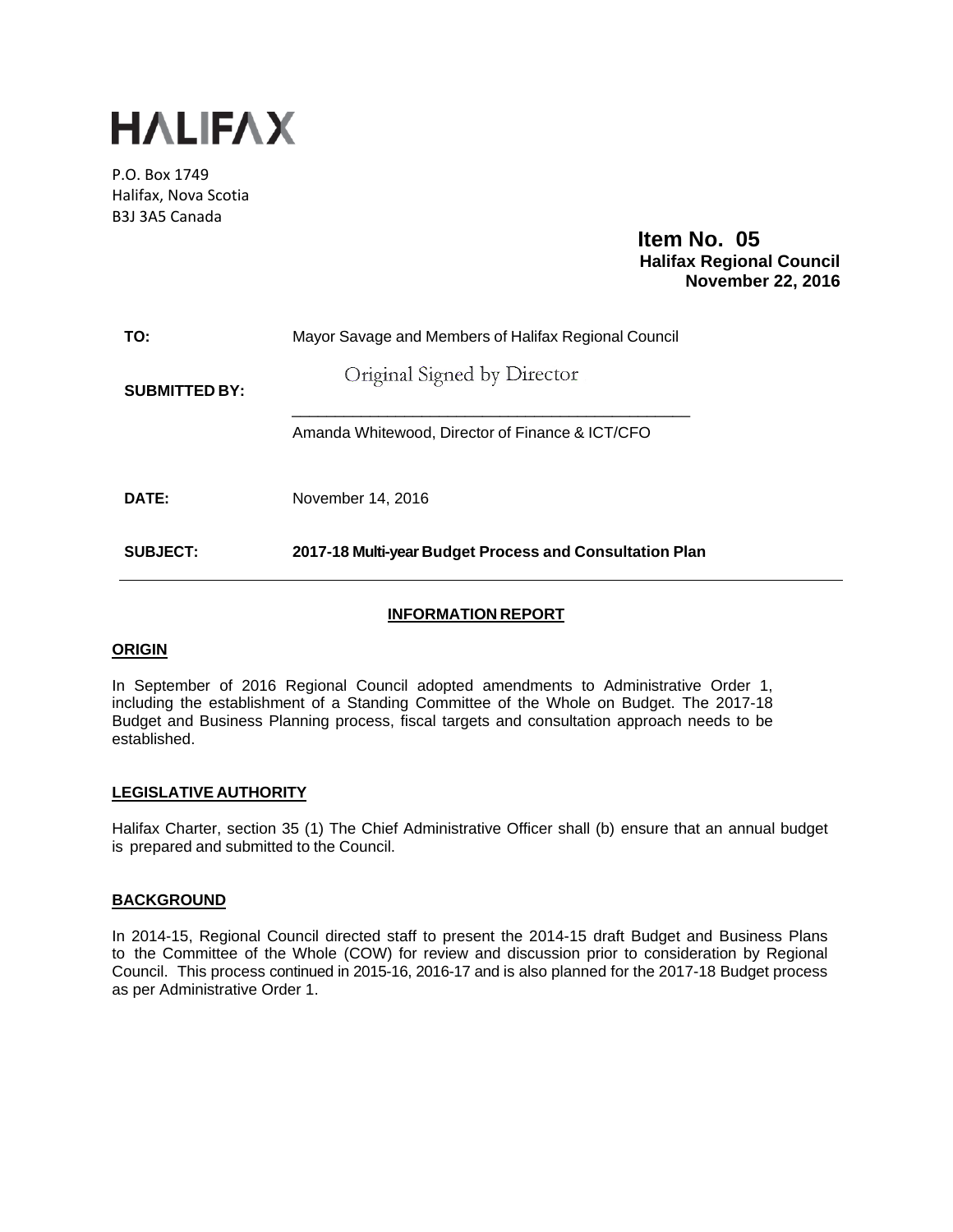# **DISCUSSION**

#### Process to develop the Budget:

COW's oversight of the Operating and Capital Budgets and Business Plans has proven to be an effective and transparent approach to developing those budgets and plans. It is planned to continue this approach for the 2017-18 Budget. As part of that approach each Business Unit and the Auditor General, will appear before COW with an overview of their budget and business plans. The proposed timeline for Business Unit presentations is included in Attachment A with an expected date for completion of the draft budget to be tabled at Council on March 21, 2017.

The process allows for detailed discussion on the status of operations within the various Business Units, the service levels they are currently maintaining and the budget pressures that exist. The process also allows for additional information to be provided back to Councillors, if requested, without delaying the Budget presentation to Regional Council.

A significant enhancement this year is the introduction of multi-year budgets. Under the Halifax charter, Council is required to approve the budget each year so staff will not be seeking multi-year approval of the budget. Staff will be presenting year 1 for formal approval. The year 2 budget is meant to form the basis of Council direction for planning purposes. There are many benefits in moving to a multi-year view:

- Predictability
- Greater opportunity to plan strategically
- **•** Enhanced flexibility
- Reduced annual effort
- Better alignment with outcomes

The schedule outlined in Attachment A will serve to reserve the COW Budget dates; however the order of Business Unit Presentations may change as the dates draw nearer. Councillors will be kept fully apprised of any adjustments to the schedule as they occur. It is proposed that the consultation process consist of three consecutive Wednesdays for business unit presentations and a fourth Wednesday two weeks later to consider the consolidated budget. This schedule should provide Council with ample time to review each business unit's proposed budgets and enable Council to approve the budget before the end of March.

The main risk to the schedule is the potential for meetings to be affected by weather events throughout the winter. There are two hold dates included late in the schedule to help mitigate that risk. In addition, Council may choose to leverage some Tuesday COW time slots for Budget if the schedule becomes too compressed. These dates are not reflected in the schedule, but could be considered should the need arise.

## Public Consultations:

Council has expressed a desire for a more robust consultation that starts earlier the process. For the current budget cycle this was difficult to implement as it conflicted with the municipal elections. For the upcoming year it will include an on-line Budget tool and an opportunity to complete "Comment Cards" at the end of each COW meeting. Unlike previous years there will be no consultation at Community Council.

Using an online budget tool (the Budget Allocator) provides the public with an opportunity to better understand the budget and provide input for Council consideration in the budget process. This tool was used for the past three years and proved to be a valuable addition to the Budget process. This type of tool is becoming increasingly common among all levels of government, and offers citizens the opportunity to adjust taxation levels to support the level of services they desire. There will be options to increase, decrease or maintain individual budgets. Background information will be available to help citizens understand various municipal services and how they might be affected by budget increases or decreases. The on-line tool will be available for public input by December 2016. The results from the Budget Allocator will be provided to Council for their consideration.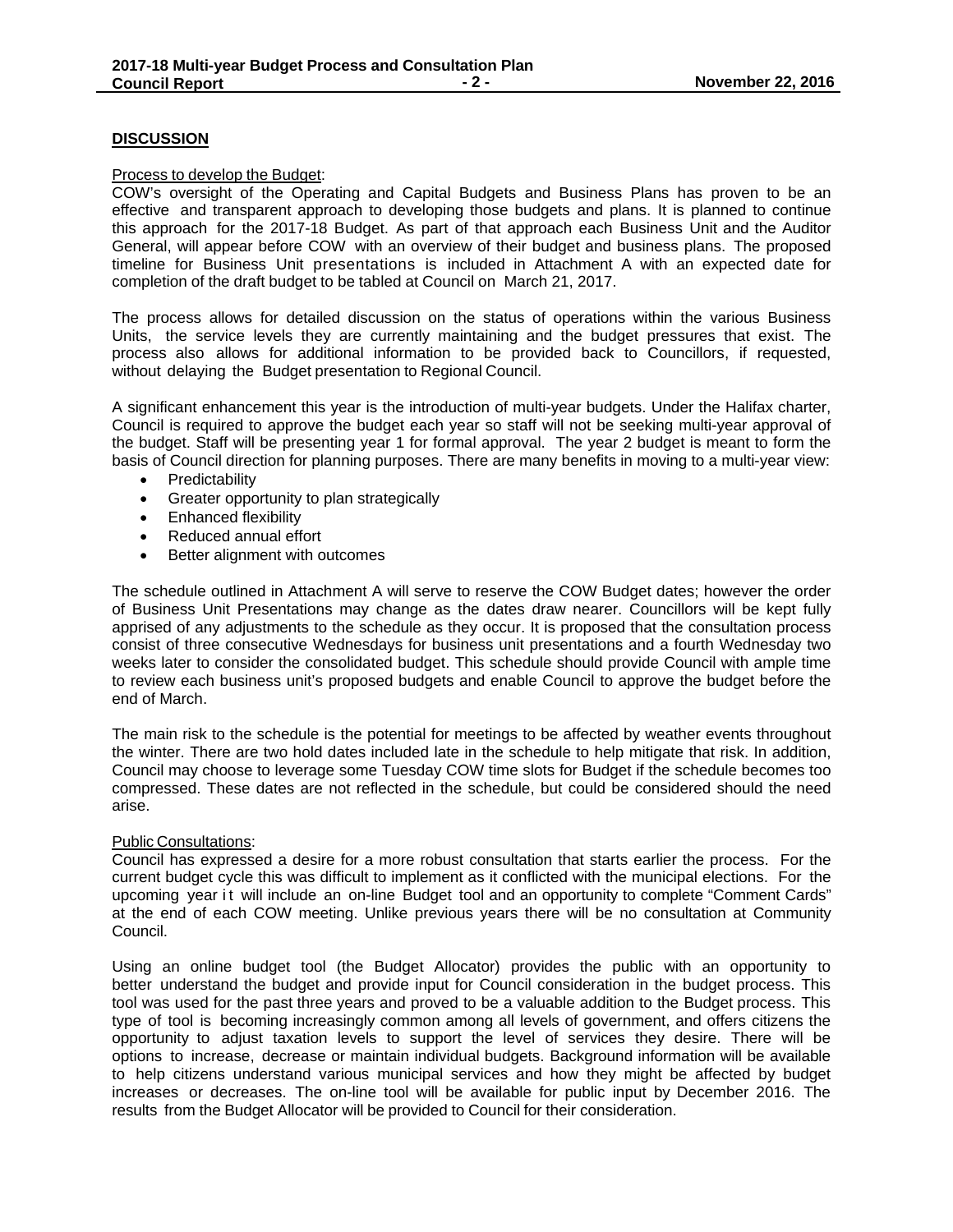At the end of each COW meeting public participation and opportunity for comment cards is proposed to allow interested members of the public to comment on the topic under discussion that day. This allows an additional method in which the public can provide ongoing feedback.

The information from the On-line tool will be reviewed and presented to COW for their consideration during the Budget process.

For the 2018-19 fiscal year, public consultations will be able to take advantage of the initial year 2 budget as a basis for discussions.

#### **FINANCIAL IMPLICATIONS**

The Budget Allocator tool is now included in the license of "EngagementHQ"; with no additional cost. Advertising and promotion costs for consultations are expected to cost approximately \$7,000. The funds are available within the current 16-17 Budget.

#### **RISK CONSIDERATION**

The only risks associated with this report are potential delays to the schedule. Two contingency dates have been identified to mitigate the impact of delays.

#### **COMMUNITY ENGAGEMENT**

The Budget Consultation will consist of an on-line balance-the-budget tool as well as the opportunity to attend the Business Unit draft budget presentations to the COW, and ask questions afterwards.

# **ATTACHMENTS**

Attachment A – 2017-18 Budget and Business Plan - COW Schedule

| A copy of this report can be obtained online at http://www.halifax.ca/council/agendasc/cagenda.php then choose<br>the appropriate meeting date, or by contacting the Office of the Municipal Clerk at 902.490.4210, or Fax<br>902.490.4208. |                                                                      |  |
|---------------------------------------------------------------------------------------------------------------------------------------------------------------------------------------------------------------------------------------------|----------------------------------------------------------------------|--|
| Report Prepared by:                                                                                                                                                                                                                         | Ed Thornhill, Manager - Corporate Planning, FICT 490-4480            |  |
|                                                                                                                                                                                                                                             |                                                                      |  |
| Report Approved by:                                                                                                                                                                                                                         | Bruce Fisher, Manager, Financial Policy & Planning, FICT<br>490 4493 |  |
|                                                                                                                                                                                                                                             |                                                                      |  |